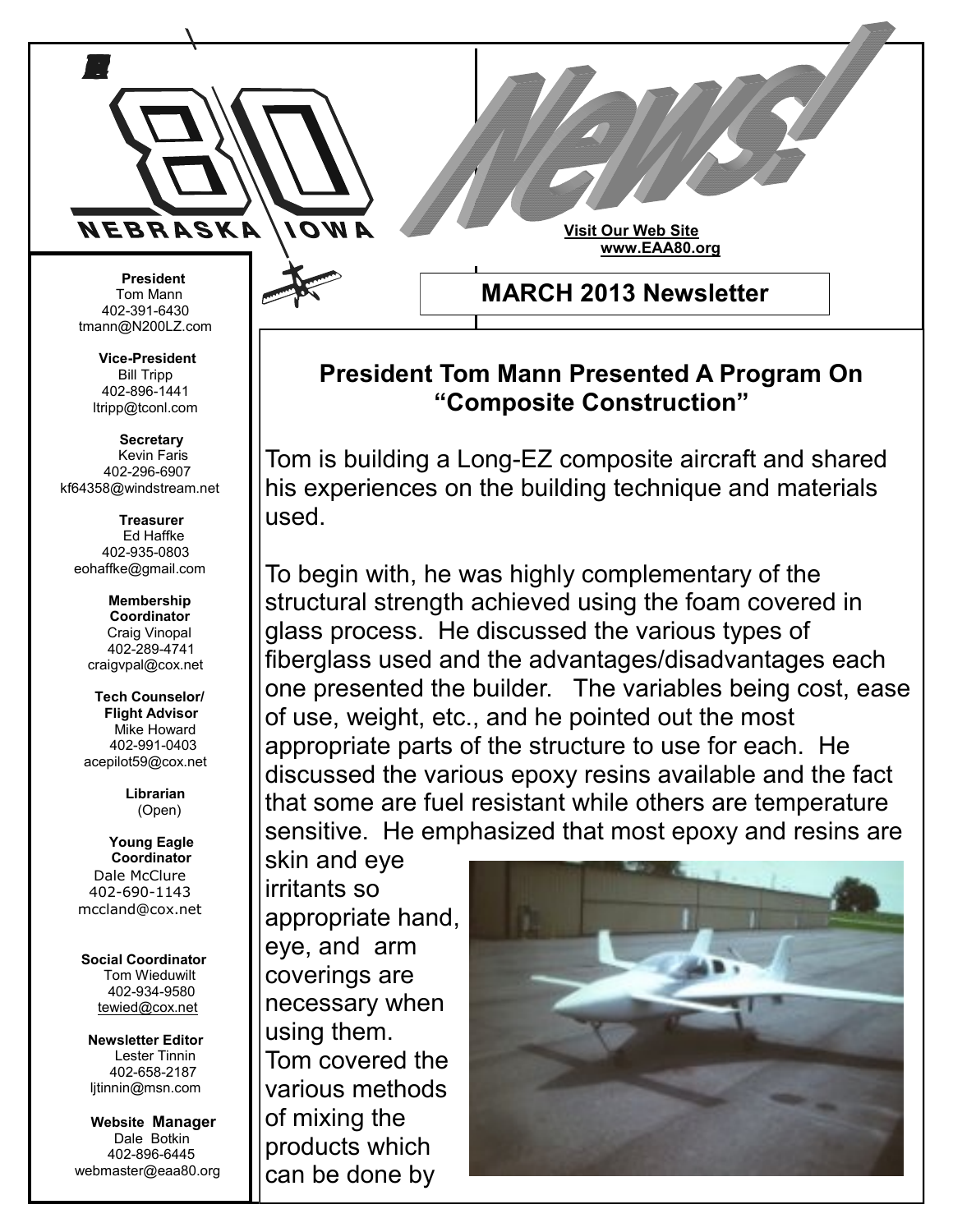volume, weight, and using a ratio pump. He discussed other products which can be mixed with the products like cotton flox and micro bubbles to address specific needs of the builder. And finally, he spoke on the various tools needed to build a composite aircraft with the bottom line being that there are many. But like all building projects, someone more than likely already has the tool you need and usually is more than willing to let you use it. I thought that Tom provided enough information that an undecided builder might very well give composite



construction a second look. I know I



would. Above are a few photos taken during the presentation provided, as always, by Dick Austin.

\_\_\_\_\_\_\_\_\_\_\_\_\_\_\_\_\_\_\_\_\_\_\_\_\_

**The next meeting will be held on April 8, 2013, 7:00 PM at Hanger One, Millard airport. Members are working to secure a program which would be presented by the Omaha Soaring Club. Let's hope it comes about.** \_\_\_\_\_\_\_\_\_\_\_\_\_\_\_\_\_\_\_\_\_\_\_\_\_\_\_

## **Minutes of the chapter meeting held on March 11, 2013.**

Meeting was called to order by President Tom Mann at 19:17. There were 27 members and 1 guest present. A motion was made and the minutes of the February meeting were accepted.

**Treasurers Report:** Treasurer Ed Haffke reports \$4183.97 in checking, \$4906.60 in money market, \$1540.31 CD for a total of \$10,630.88. The report was approved as presented.

**Membership Coordinator:** Craig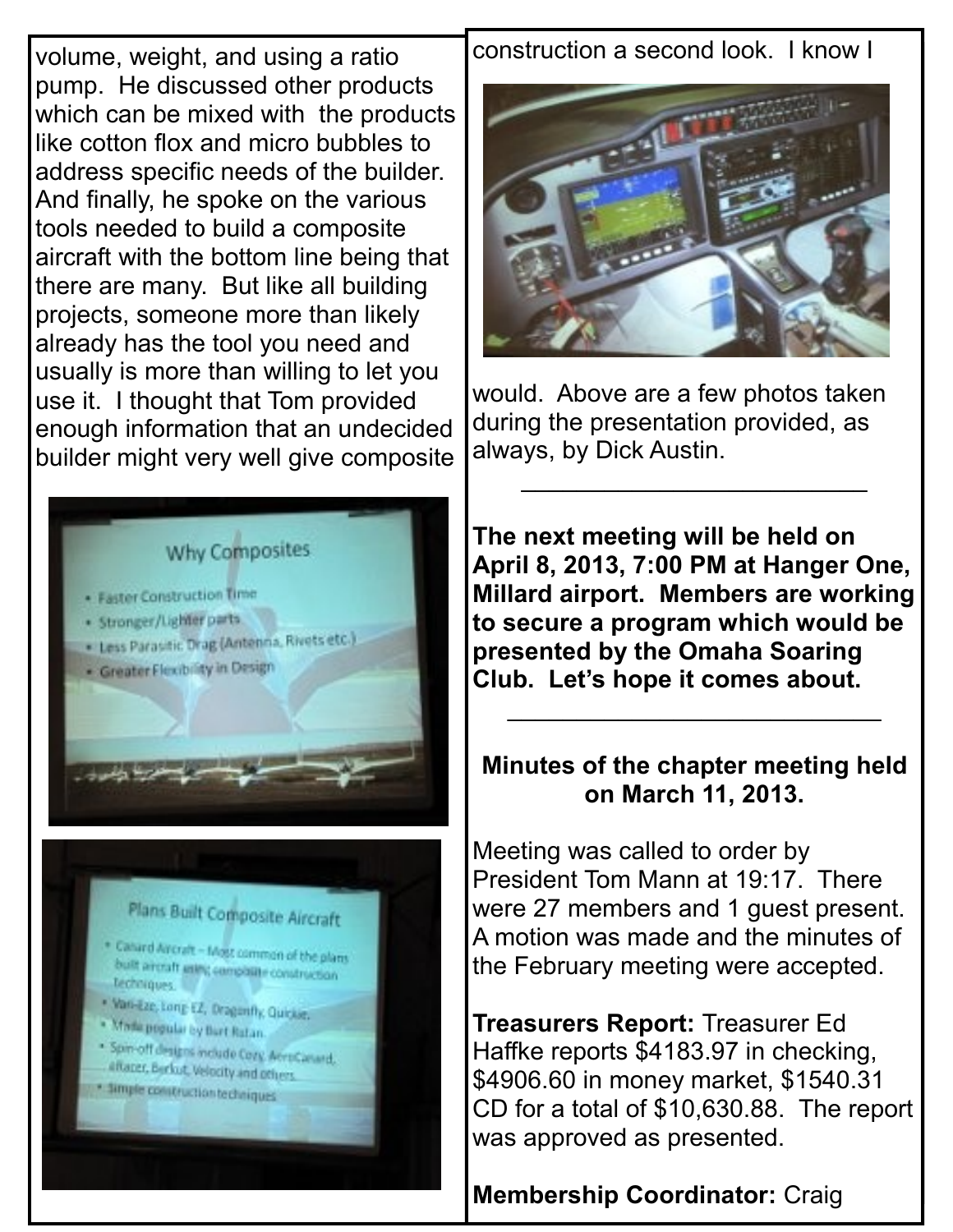| Reported about 75 to 80 percent of the       | borrowed by Jim Beyer.                             |
|----------------------------------------------|----------------------------------------------------|
| membership has paid their dues for           |                                                    |
| 2013. He again mentioned to get with         | <b>Builders Reports: Chris Halfman has</b>         |
| Dick Austin if you would like an up-         | finished fitting his canopy. He will be            |
| dated picture for the new roster being       | working the firewall forward next.                 |
| created.                                     |                                                    |
|                                              | <b>Old Business: The Ford Tri-Motor</b>            |
| <b>Young Eagles: Dale McClure and</b>        | would like to visit Omaha on the June              |
| Lester Tinnin have agreed to be co-          | 23 weekend if we can provide hosting.              |
| coordinators of the Young Eagles pro-        | They want sponsors and will share part             |
| gram. The 2013 Young Eagles sched-           | of the proceeds with our club.                     |
| ule will be on printed cards for anyone      |                                                    |
| who needs some. In the meantime the          | <b>New Business:</b>                               |
| schedule is on the chapter website and       | The club made a donation to Hanger                 |
| the national EAA young eagles web-           | One as a token for supporting our                  |
| site. The first event will be Saturday,      | club meetings.                                     |
| April 13th at 9:00 AM at Millard.            | The aviation oriented television pro-<br>$\bullet$ |
| Ground assistance will be needed.            | grams are over for the season.                     |
|                                              | <b>President Tom Mann requested</b>                |
| <b>Tech Counselor: Nothing to report.</b>    | members to email the club with com-                |
|                                              | ments, good or bad.                                |
| <b>Flight Advisor:</b> Mike Howard is Flight | Mike Howard made a motion to give<br>$\bullet$     |
| Advisor as well as Tech Counselor for        | Kathy Callahan a \$50.00 gift certifi-             |
| Chapter 80. He reminded the mem-             | cate for her excellent work with the               |
| bership he is available for consultation     | Young Eagles program. Motion car-                  |
| with members to design a flight test         | ried with overwhelming support.                    |
| program. Mike is an excellent pilot and      | Long time member Dean Kruger<br>$\bullet$          |
| has assisted many in their flight testing    | passed away and his L-5 is for sale                |
| programs. Mike has made several              | if someone is interested.                          |
| "first flights" himself.                     |                                                    |
|                                              | <b>Raffle:</b> The raffle was \$20.00 and was      |
| Social:                                      | won by Ed.                                         |
| There will be a poker run / chili feed       |                                                    |
| at the Wahoo hangar on Sunday,               | Program was presented by President                 |
| April 21. The chapter will provide           | Tom Mann on composite aircraft con-                |
| drinks for the chili feed.                   | struction as discussed on page one.                |
| We are looking for interest in a             | Tom is building a Long EZ.                         |
| "summer picnic".                             |                                                    |
|                                              | <b>Website:</b> www.eaa80.org                      |
| <b>Tool Committee: Doug Humble re-</b>       |                                                    |
| ported that the aircraft jacks have been     |                                                    |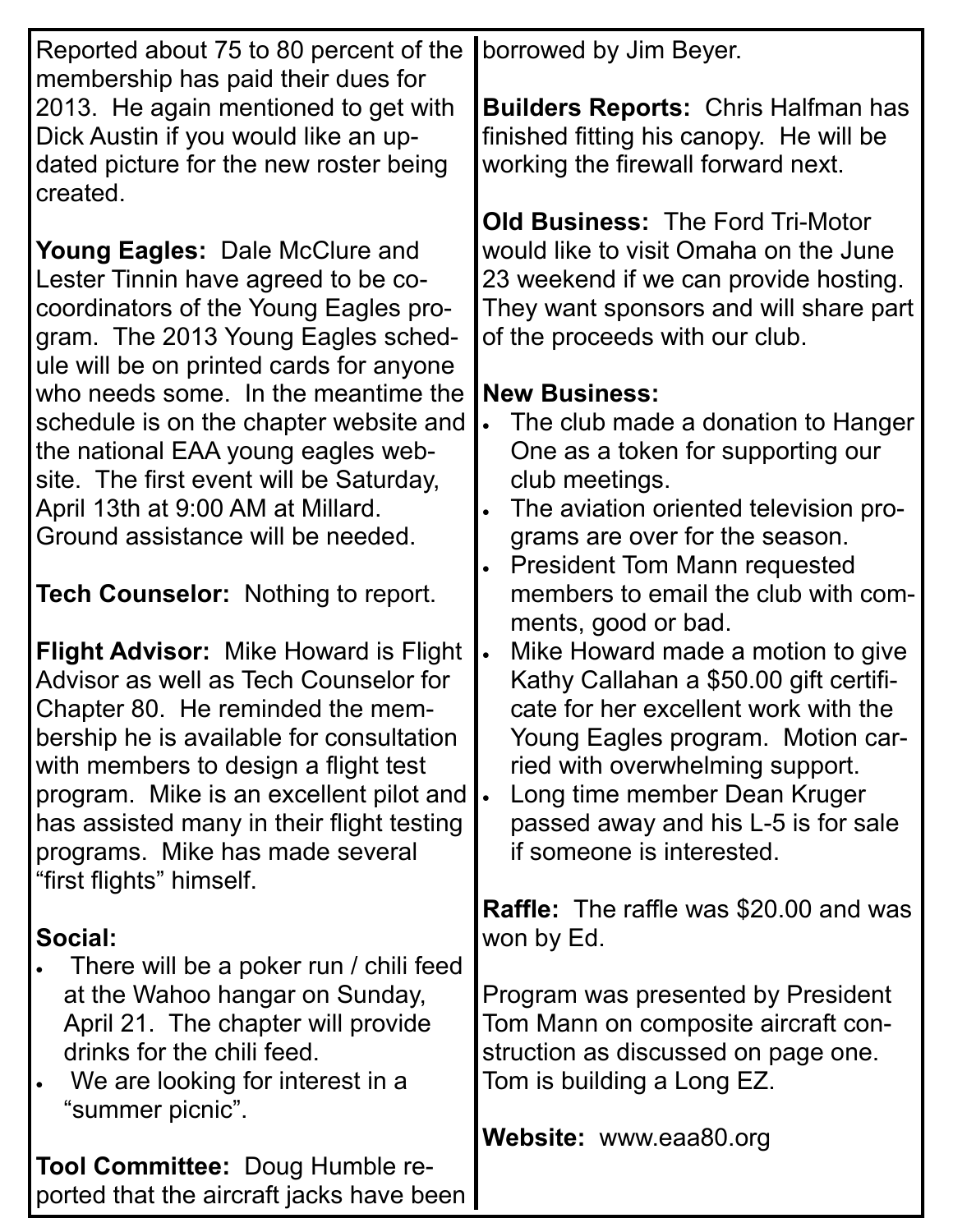| Meeting was adjourned at 20:46                                                                                                                                                                                                                      | Since I was going to Sky Harbor FBO<br>which was on the other side of the air-<br>port, and I preferred to land on 14L, so                                                                |
|-----------------------------------------------------------------------------------------------------------------------------------------------------------------------------------------------------------------------------------------------------|-------------------------------------------------------------------------------------------------------------------------------------------------------------------------------------------|
| <b>Kevin Faris, Secretary</b>                                                                                                                                                                                                                       | I called the tower and asked if it would<br>be okay. The tower responded to wait                                                                                                          |
| <b>Short Final by Gerald Sheey</b>                                                                                                                                                                                                                  | one and as I turned base, the lights on<br>runway 14L were turned on and up to<br>full intensity. I made my landing and                                                                   |
| My first flying job was as a flight in-<br>structor at Hanger One at Millard Air-<br>port (MLE) in Nebraska. One evening<br>in 1989, while working with an instru-<br>ment student in a Cessna 150, I over-<br>heard another instructor, Karl Lind- | as I turned off into Sky Harbor with my<br>thanks to the tower, the lights were<br>turned off again. Just a little friendly<br>service from what was a smaller airport<br>(at that time). |
| holm, familiarizing his student with<br>tower communications at Epply Airfield<br>in Omaha, Nebraska. With calm winds                                                                                                                               | Lester                                                                                                                                                                                    |
| and no other traffic in the area, the                                                                                                                                                                                                               | <b>Potential Aircraft Purchase</b>                                                                                                                                                        |
| tower was allowing them to perform<br>touch and goes on different runways.<br>then overhead the following:                                                                                                                                          | Mr. Wayne Woldt, 402-450-6170, men-<br>tioned that he had an Ercoupe 415-C<br>located at Wahoo (KAHQ) that he was                                                                         |
| Tower:<br>"Cessna 12345, you are cleared for the<br>option on all runways."                                                                                                                                                                         | looking to sell or share. Email<br>wwoldt1@hotmail.com. Wayne is a<br>member of Chapter 569 and was visit-<br>ing our meeting                                                             |
| Karl:<br>"Roger, so are we cleared to run<br>amok?                                                                                                                                                                                                  | <b>Mid Air Flight Repair</b>                                                                                                                                                              |
| Tower:<br>"Affirmative. 12345 is cleared to run<br>amok. Advise when you are ready to<br>return to Millard."                                                                                                                                        | This article was provided by one of our<br>neighboring EAA chapters. It's an<br>amazing story.                                                                                            |
|                                                                                                                                                                                                                                                     | It is hard to believe that stunts such as<br>these used to be accomplished fre-                                                                                                           |
| The story kind of reminds me of a time<br>when I was flying into Epply VFR a lit-<br>tle after dark and the tower cleared me<br>for 14R (which I believe is the long run-<br>way). It was the only runway lit up.                                   | quently. Does anyone recall the air-to-<br>air re-fueling of one biplane to another<br>using a long hose? Those people had<br>to be either fearless or just "plane"<br>crazy".            |

Г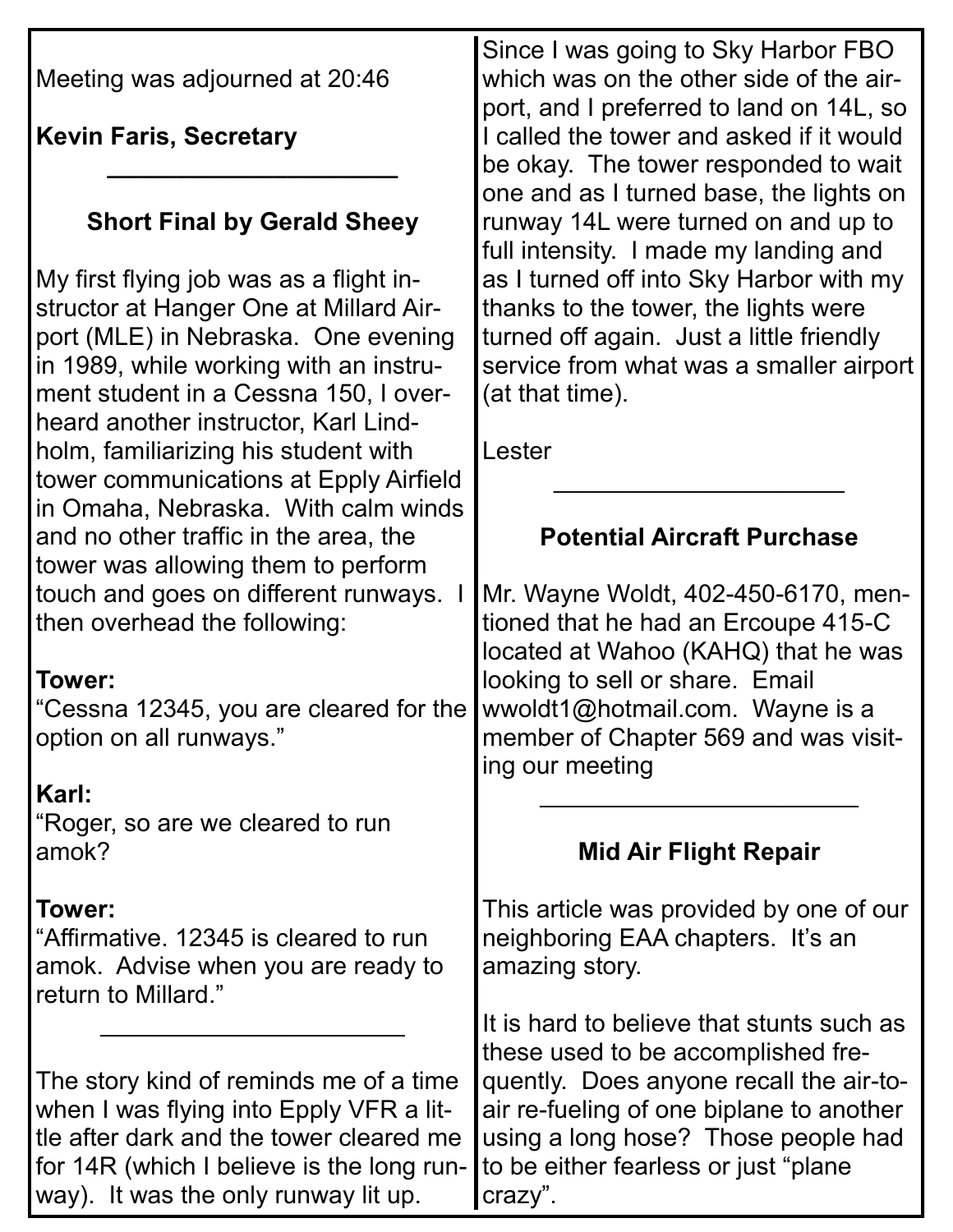| This woman has more guts than a sau-<br>sage factory. Take a look at this film.<br>Fabulous footage, although grainy due<br>to time and bad equipment in those<br>days compared to today, but what<br>nerve this gal had.                  | Cessna TT <sup>x</sup> (announced in 2011 as the Cor-<br>valis TTx), made its first production flight<br>March 2. The new model was covered in de-<br>tail in the September 2012 edition of AOPA<br>Pilot.<br>Lifting off from the Cessna factory in Inde-<br>pendence, Kan., the TT <sup>x</sup> climbed to 17,000<br>feet and reached 213 knots on this flight, the |
|--------------------------------------------------------------------------------------------------------------------------------------------------------------------------------------------------------------------------------------------|-----------------------------------------------------------------------------------------------------------------------------------------------------------------------------------------------------------------------------------------------------------------------------------------------------------------------------------------------------------------------|
| Gladys Ingles was a member of a<br>barnstorming troupe called the 13<br>Black Cats in the 1920's. Ingles was a<br>wing walker; in this file, she shows her<br>fearlessness in classic barnstorming<br>fashion to save an airplane that has | first by a production aircraft, with Brian<br>Steele, Cessna's <u>business leader</u> for the TT <sup>x</sup> ,<br>highlighting "nimble" handling and speed in<br>a news release.<br>"It's the world's fastest fixed gear, single en-<br>gine piston aircraft in production," Steele                                                                                  |
| lost one of its main landing gear<br>wheels.                                                                                                                                                                                               | said. "Pilots who like to go fast and go in<br>style are going to enjoy the TT <sup>x."</sup><br>Cessna <u>began production</u> of the TT <sup>x</sup> in 2012,                                                                                                                                                                                                       |
| Ingles is shown with a replacement<br>wheel being strapped to her back and<br>then off she goes as "Up She Goes", a                                                                                                                        | and announced the new model in 2011. The<br>aircraft has logged 275 flights and 339 hours<br>during development.                                                                                                                                                                                                                                                      |
| duet from the era, provides the sound-<br>track. In the film, Ingles transfers her-<br>self from the rescue plane to the one<br>missing the main landing gear tire.                                                                        | The TT <sup>x</sup> will be the first aircraft equipped<br>with Garmin 2000 avionics with 14.1-inch<br>displays and touch-screen controls. The<br>package includes Garmin's Electronic Stabil-<br>ity Protection (ESP) system, a feature de-<br>signed to help pilots remain within the flight                                                                        |
| She then expertly works herself down<br>to the undercarriage only a few feet<br>from a spinning propeller. It's certainly<br>a feat many mechanics wouldn't even<br>try on the ground with the engine run-                                 | envelope. The four-seat interior is stitched<br>leather, and comfort is important in an air-<br>plane able to cross the continental U.S. on<br>one stop with fuel-efficient settings.                                                                                                                                                                                 |
| ning. Gladys died at age 82. Click on<br>the link below to see her in action.                                                                                                                                                              |                                                                                                                                                                                                                                                                                                                                                                       |
| http://www.flixxy.com/mid-air-<br>airplane-repair.htm                                                                                                                                                                                      |                                                                                                                                                                                                                                                                                                                                                                       |
| <b>Cessna Corvalis TT</b><br>Able to cruise across the continental United                                                                                                                                                                  |                                                                                                                                                                                                                                                                                                                                                                       |

Able to cruise across the continental United States with a single fuel stop, climb to 25,000 feet, and deliver an expected top speed of 235 knots, the much-anticipated